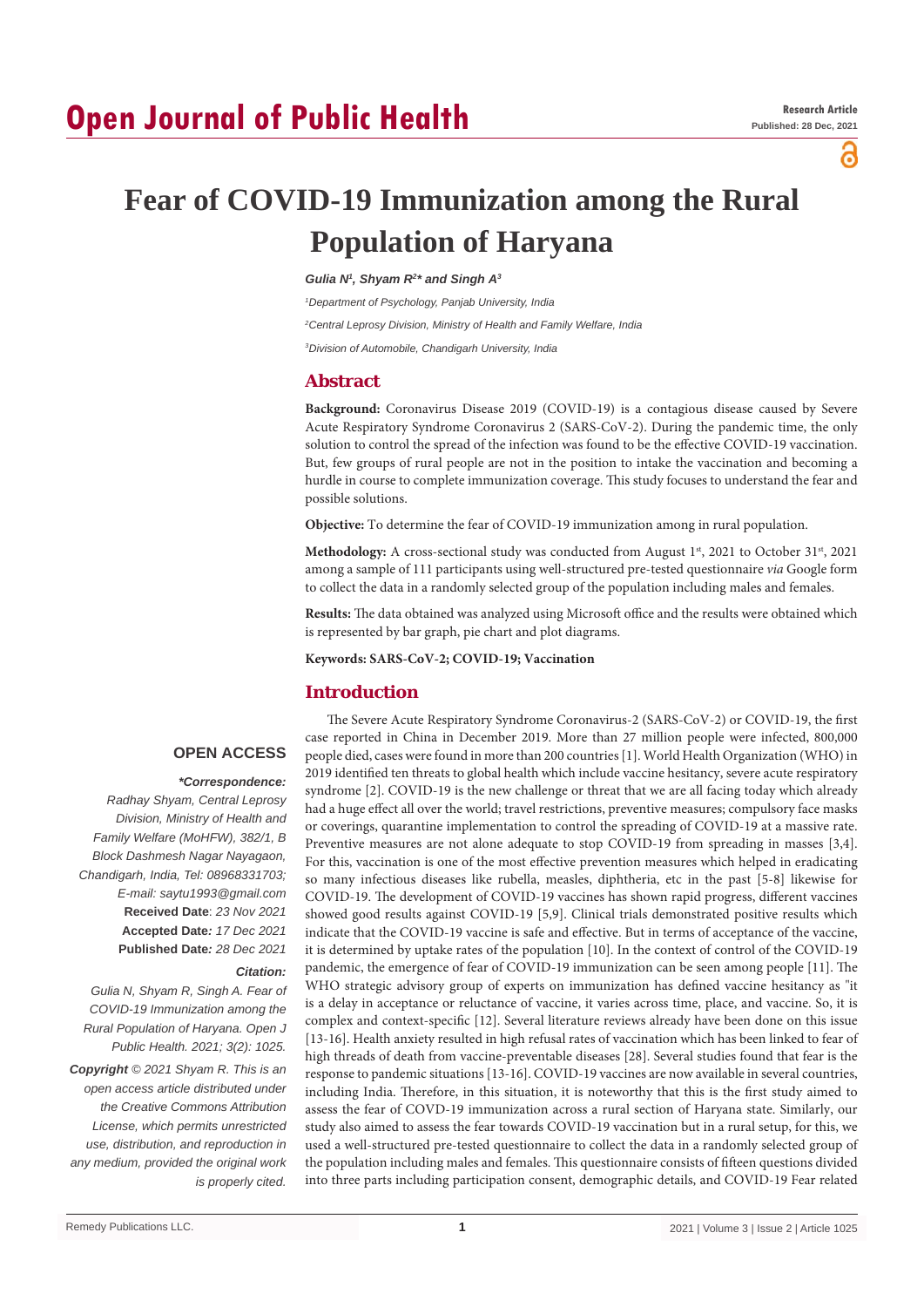#### questions.

### **Review of Literature**

Various studies have been visualized to give support and embark authenticity to this study. During this review, it was found that in several studies fears can be seen in individual behavior and response to the pandemic situation [13-16]. Survey research conducted on 67 countries found that France is the leader of vaccine hesitancy [17]. Another research found that vaccine fear is associated with a lower perception of risk from the virus, lack of awareness of collective benefits of immunization, concern about the efficacy of vaccination, anxiety about potential side effects [18,19]. Fears about injection in the short term might prevent the long-term benefits of vaccination.

Among, children, adolescents, and adults, blood-injectioninjury fears have a subtype fear of which means persistent massive fear of blood, needles, or internal medical procedures, resulting in reluctance or acceptance with anxiety [20-22]. Included assessment of blood-injection-injury fears to measure the degree to which they may be a factor in reluctance about COVID-19 vaccination, fear of injection is more in women and in younger age groups which are currently possible by injection [18,19]. One study found that over 20% of parents and over 60% of children reported needle fear [23].

Recently in a survey, it was observed that 11.8% of those who were reluctant about COVID-19 vaccination and had a dislike of needles and injections and 43.8% had fear of dangerous side effects of the vaccine [24]. In another study conducted in the same year in the US on 9000 older adults, 1.7% had fear of needles because of the COVID-19 vaccine [25]. Several studies results had shown, COVID-19 vaccine does not cause infertility in women's and False information on side effects of the COVID-19 vaccine were causing fear and decline in vaccination, the prevalence of intentional vaccination delay was 37, common reasons for delaying vaccinations were COVID-19 infection and prevention of exposure to COVID-19 cases and fears were identified as the primary reason for immunization noncompliance for 7% parents and 8% children [23,26,27].

#### **Material and Methods**

**Aim:** To assess the fear associated with COVD-19 immunization among rural groups of Haryana.

**Study area:** Village Bohar, Rohtak Haryana.

**Sample size:** 111 randomly selected individuals.

**Study design:** A cross-sectional study.

**Tool:** A well structured pre-tested questionnaire was used *via* Google form to collect the data in a randomly selected group of the population including males and females.

**Results:** The collected data is compiled by using Microsoft excel.

**Ethical clearance:** The participants involved in the study were mandated to sign a participatory consent and another ethical clearance was taken from the ethical committee of the selected study area (Annexure 1).

**Exclusion and Inclusion criterion:** The participants unwilling to participate in the study were excluded and those willing were considered in the study.

## **Results**

After the compilation of all the data, the following theme wise

**Table 1:** Fear among males and females.

| Gender wise fear? | Percentage |  |
|-------------------|------------|--|
| Male              | 8%         |  |
| Female            | 3.50%      |  |



**Figure 1:** Fear among males and females.

**Table 2:** Different COVID-19 Vaccination fear among various religious communities.

|        | <b>Sputnik</b> | Covaxin | Covishield | Does not differ |
|--------|----------------|---------|------------|-----------------|
| Hindu  | 0.80%          | 4.30%   | 24.50%     | 43%             |
| Muslim | $0\%$          | $0\%$   | $0\%$      | 1.75%           |
| Sikh   | $0\%$          | 0.80%   | 7.01%      | 9.70%           |
| Others | $0\%$          | $0\%$   | 0.80%      | 1.75%           |



results were obtained:

#### **COVID-19 vaccination fears among males and females**

From the obtained data it was interpreted that out of a total of 111 participant's including males and females of 12 to 84 age group 70% of males and 30% females have fear of COVID-19 immunization (Table 1 and Figure 1).

#### **Different COVID-19 vaccination fear among various religious communities**

With the obtained result's it was found that 43% Hindus, 1.75% Muslim, 9.70% Sikh, 1.75% another religion's reported no specific vaccine behind the fear. In comparison to other religion's Hindus have more fear, 0.80% have fear for Sputnik, 4.30% for Covaxin, 24.50% for Covishield (Table 2 and Figure 2).

#### **Fear from type of vaccine**

The 33.30% females and 23% males have nonspecific vaccine behind the fear of immunization. A 25% males and 10.50% females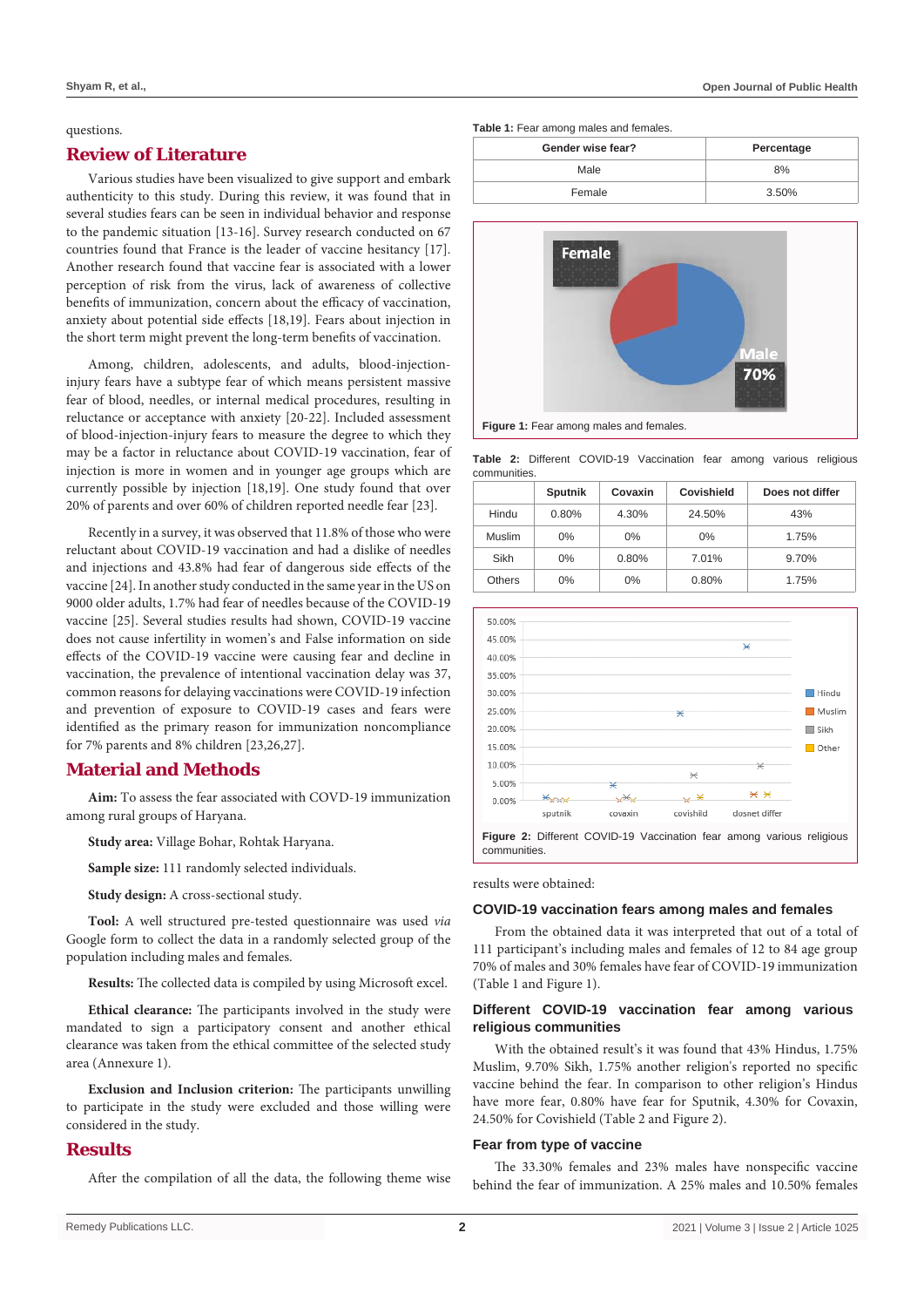#### **Table 3:** Fear from a type of vaccine

|        | <b>Sputnik</b> | Covaxin | Covishield | Does not differ |
|--------|----------------|---------|------------|-----------------|
| Male   | $0.90\%$       | 2.70%   | 25%        | 23%             |
| Female | 0.10%          | 3.50%   | 10.50%     | 33.30%          |



**Table 4:** Reason of fear among males and female.

| Reason of fear among males and female | <b>Male</b> | Female |
|---------------------------------------|-------------|--------|
| Fear of vaccination needle            | 3.50%       | 3%     |
| Fear of reinfection after vaccination | 6.10%       | 11%    |
| A known side effect of vaccinations   | 3.50%       | 7%     |
| Others                                | $0\%$       | $0\%$  |
| <b>None</b>                           | 38%         | 26%    |



have fear for Covishield vaccine, 2.7% males and 3.50% females have fear for Covaxin, 0.90% males and 0.10% of females have fear for the Sputnik vaccine (Table 3 and Figure 3).

#### **Type of fear from vaccine**

The 38% males and 26% females show there is no specific reason behind the fear of vaccination. 11% of female samples and 6.10% of male samples have fear of reinfection after vaccination. 7% of females and 3% of males have fear of known side effects. Fear of reinfection is almost the same in males and females that is approximately 3% (Table 4 and Figure 4).

## **Discussion**

World Health Organization (WHO) in 2019 identified COVID-19 as a pandemic. In the context of control of the COVID-19 pandemic, the emergence of fear of COVID-19 immunization can be seen among people [1]. The research found that vaccine fear is associated with a lower perception of risk from the virus, lack of awareness of collective benefits of immunization, concern about the efficacy of vaccination, anxiety about potential side effects [18,19]. Similar studies found that

fear of injection is more in women and younger age groups, 43.8% had fear of dangerous side effects of the vaccine [18,19,23,24]. Several studies results had shown the prevalence of intentional vaccination delay was 37%, common reasons for delaying vaccinations were COVID-19 infection and prevention of exposure to COVID-19 cases and fears were identified as the primary reason for immunization non compliance for 7% of parents and 8% children [23,27].

Apart from these studies, the present study aimed to assess the associated fear from COVID-19 immunization among the population of the rural section of Haryana. For this, a well-structured pre-tested questionnaire was used *via* Google form to collect the data in a randomly selected group of the population including males and females after taking their consent and the ethical clearance from the governing body and data was collected. After the collection of all the data, it was compiled and results were obtained. These results demonstrate that males have more fear from vaccination than females, people belong to the Hindu community have more fear, there is no specific vaccine for fear but, if any vaccine is for the fear then the fear includes the chance of reinfection and the potent side effects of the vaccine.

### **Key Recommendations**

It is recommended that COVID-19 vaccination should find a room in the National Immunization Programs.

Government should formulate a policy for mandatory vaccination along with some "show and do" techniques as propaganda to overcome the fear for vaccination among people.

Government should follow the psychological aspects to reach out to the mind so if the community to overcome the fear.

A panel of psychologists should sit together and formulate policies overcome the fear.

Government should work on awareness programs and campaigns to address these prominent fears.

To address these fears, regulators, policymakers, educators, the Ministry of Health, and media professionals should cooperate, and only data that has been thoroughly reviewed should be made accessible to the people.

## **Conclusion**

In the present study, we conclude that fear of COVID-19 vaccines is widespread among rural Haryana. Among different genders, males showed more fear as compared to females, as they believe that the chance of reinfection is more, as well as there, are marked side effects of the vaccination. In terms of the religion, Hindu group showed a maximum level of fear which needs to be addressed in forthcoming studies. While, considering the association of fears among genders due to the type of COVID-19 vaccine, the majority of the participants do not show any specific vaccine of fear but on the second lead Covishield was a vaccine of fear which may be because maximum immunization in India belongs to Covishield. While considering the type of fear from the vaccine majority has no specific fear but some possess the fear which belongs to the fear of getting reinfection and the side effects of the vaccine.

## **References**

- 1. [COVID-19 Map. Johns Hopkins Coronavirus Resource Center. 2020.](https://coronavirus.jhu.edu/map.html)
- 2. [WHO. Ten health issues WHO will tackle this year. 2020](https://www.who.int/news-room/spotlight/ten-threats-to-global-health-in-2019).